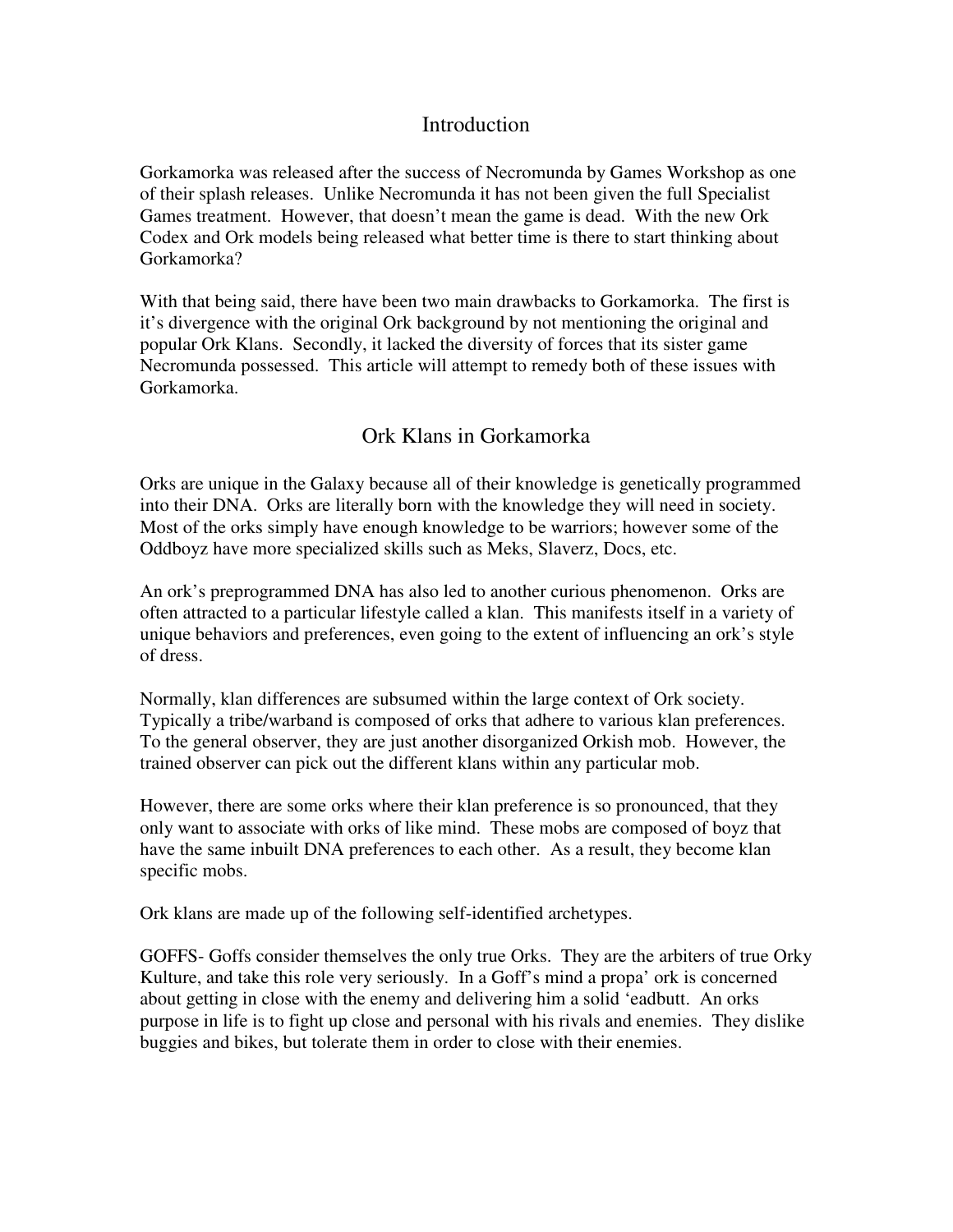To reflect their no nonsense approach, the Goffs prefer to wear black clothing with white or red checker patterns and dag marks. Huge horned helms are also a favored item. A Goff can also be identified by their preference for bull or horns symbols.

BLOOD AXE- The Blood Axe clan was the first to be encountered by humans, and as such other orks often think of them as tainted. The Blood Axes are duplicitous and sneaky by nature and value low cunning more than any other clan. This hasn't helped with their reputation, as other orks think that a Blood Axe will run off at a moments notice instead of fight.

Blood Axes have adopted rudimentary camouflage patterns as their outfit of choice. They also seem disposed to insignias of rank and prestige. Where Goff's use horns the Blood Axes have adopted the more human approach of using metals, peaked caps, and stripes. Field caps are also popular with Blood Axe Orks. Like their name implies, the Blood Axe klan likes to use two crossed axes as their identifier.

BAD MOON- Bad Moons are unique among Orks in that there teeth grow faster than other Ork klans. The reason for this is unknown, but since teef are the primary currency in Ork society, they are the richest of all the clans. Due to this wealth, they have a greater propensity to engage in trading and negotiation.

Bad Moonz tend to dress in flashy clothes and bright yellows to draw attention to themselves. They usually have the best armor and weapons as well. A curious crescent shaped felt cap is popular with Bad Moonz, as it is evocative of their symbol. Not surprisingly, the Bad Moonz uses a leering crescent moon as their symbol.

DEATHSKULL- Deathskullz are well known as the best looters in the galaxy. They are notorious for swiping things from any ork within arms reach. They are particularly attracted to shiny objects and things that make loud noises. The members of this klan are the most tolerant of grotz.

Deathskullz are extremely superstitious, and as such like to paint themselves up in blue paint. They believe that the blue paint attracts the attention of Gork or Mork and the benefits of good luck. The higher ranking the Deathskull, the more blue paint he is likely to daub on. Often, a Deathskullz clothing will be a patchwork of different material that he has acquired. Another key identifier is the use of a horned skull totem.

SNAKEBITE- All orks have a certain barbaric and feral nature compared to humans. The Snakebites take this to the extreme. Often times, they prefer to stay with their feral roots, and never fully adopt "modern" Orky Kulture when they wander into Mektown. Snakebites are well known for their wanderlust and inability to stay in one place for any length of time. They just tend to wander off, and take all of their belongings with them. In addition, of all orks the Snakebites have the closest affinity to the natural eco-system and tend to prefer riding animals rather then using motorized vehicles.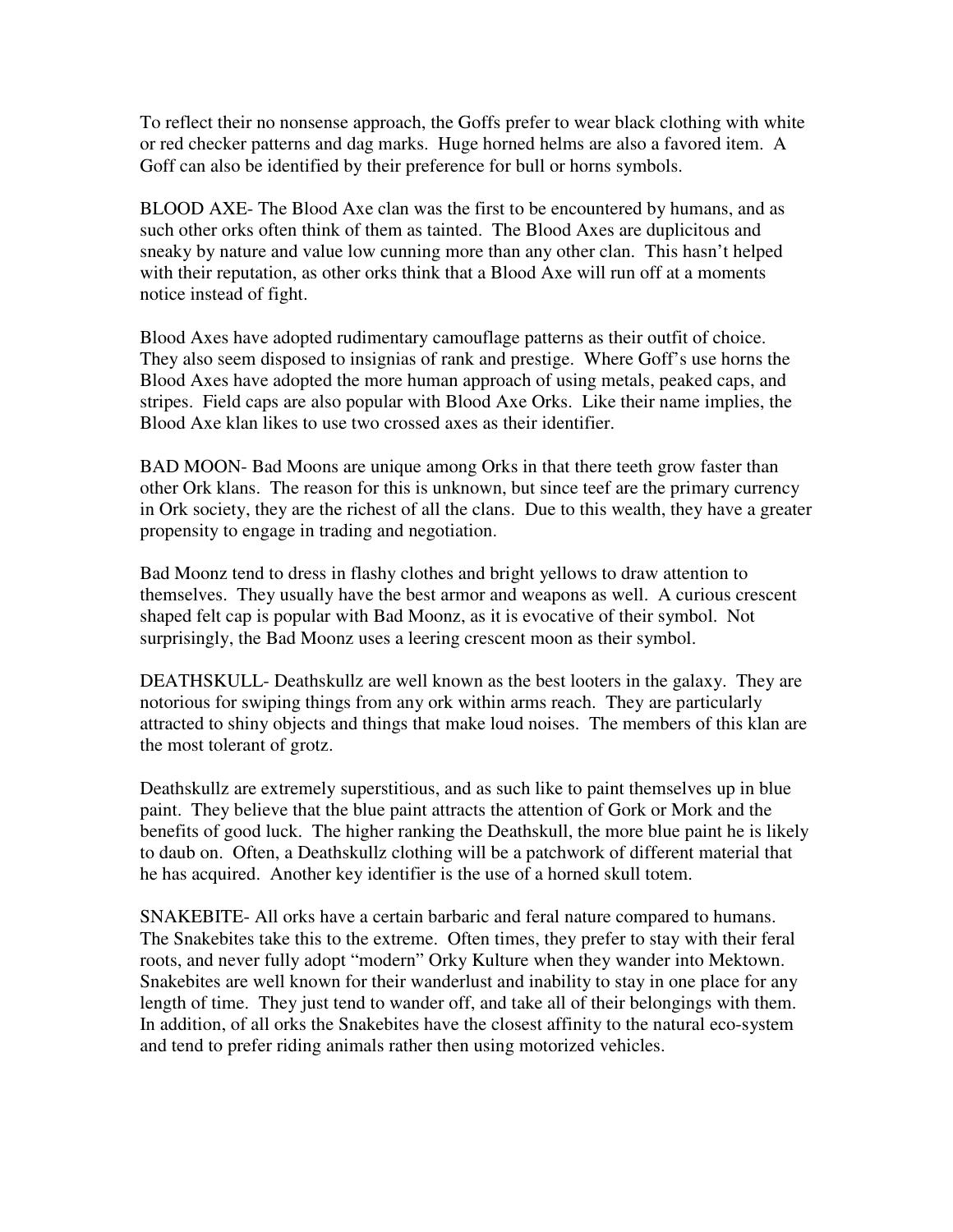Snakebites tend to wear leathers and skins instead of the more mundane textiles. Feathers and other animal trophies are common as well. Snakebites are often heavily scarred, as they have a practice of subjecting themselves to poisonous bites and stings of local animals to help enhance their toughness. This practice has given rise to their klan name, and their snake head totem.

EVIL SUNZ- Evil Sunz love things with engines and going fast. Every single member of the klan has an unnatural affinity for mechanical devices. However, they prefer to use their talents tinkering with their buggies. Other orks see the value in going fast, but the Evil Sunz have an obsession, often spending hours racing each other all over the Skids and across Mektown.

The Evil Sunz prefer to wear the color orange. However, all of their clothing is usually stained with grease and oil. They also have an affinity for polarized lenses to keep the sun out of their eyes when they drive, and squig hide gloves to grip the steering wheel better. Fringes and tassels to wave in the wind are also popular, as are orange dag marks and flames. The klan symbol is a leering faced orange sun.

# Klan Specific Rules

The rules below will allow you to field klan specific mobs in your games of GorkaMorka.

When starting a klan specific mob you will first need to decide what klan you want to use. This will influence some of your choices during the mob recruitment process, provide special rules for campaign play, and affect your experience advancement tables. Keep in mind that you do not need to play a klan mob; you can still use the normal Gorkers or Morkers. Those mobs are simply composed of orks from various klans fighting together.

### Goffs

-Goff Nobs start with LD 8. They do not need to win a battle in order to raise their LD to 8. They are all ready battle hardened, since Goffs spend more time than any other ork fighting.

-A Goff Nob never recruits Grots. They are too weedy, and are beneath him. -A Goff Nob may hire up to 2 other Nobs for the Mob. They start with LD 7, and they will not increase except through the normal campaign experience system.

### Blood Axe

-Blood Axes may choose to be led by a Spanner instead of a Nob.

-Blood Axes are sneaky; hence they can re-roll "Da Bad Nooz" rolls. However, they must abide by the second rolls results even if it is worse than the previous roll.

### Bad Moon

-Bad Moon Nobz may start the recruiting process with 115 teef instead of the normal 100.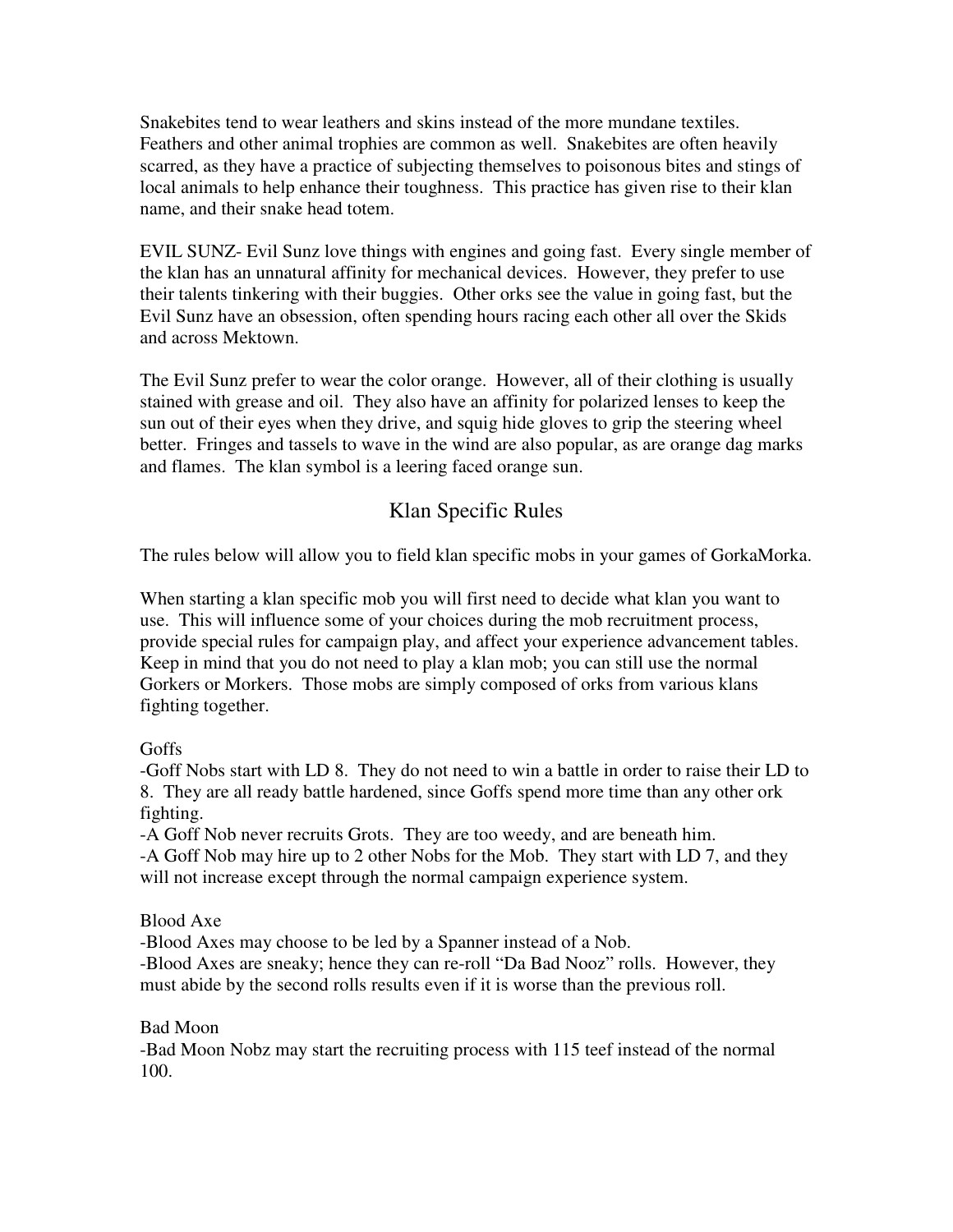-Bad Moon boyz that are mining scrap earn an extra +1 teef per roll in the income stage of the campaign.

### Deathskullz

-The Deathskull Mob maybe led by a Slaver instead of a Nob. -Grots can mine 1d3+1 Teef per grot that is mining in the income stage of the campaign.

### Snakebites

-Instead of buggies, bikes, and tracks the Snakebites use boars/Squigs, Squiggoths, and Cyboars/Squigs. These units may move as foot sloggers instead of turning 45 degrees as vehicles. Also, they may always move through difficult terrain, instead of getting stuck like buggies.

#### Evil Sunz

Goffs

-Evil Sunz maybe led by a Spanner instead of a Nob.

-Evil Sunz may re-roll vehicle permanent damage. However, the second result must be abided by, even if it is worse than the initial roll.

### Clan Advance Tables

| $\sim$   |           |           |           |           |           |           |
|----------|-----------|-----------|-----------|-----------|-----------|-----------|
|          | Muscle    | Ferocity  | Driving   | Cunnin'   | Dakka     | Odd       |
| Nobz     | Yes       | Yes       | Yes       | Yes       | Yes       |           |
| Boyz     | Yes       | Yes       |           |           | Yes       |           |
| Spannerz | Yes       | Yes       |           |           | Yes       | Yes       |
| Slaverz  | Yes       | Yes       |           | Yes       |           | Yes       |
| Yoofs    | Yes       | Yes       |           |           |           |           |
| Grotz    | <b>NA</b> | <b>NA</b> | <b>NA</b> | <b>NA</b> | <b>NA</b> | <b>NA</b> |

#### Blood Axe

|          | Muscle | Ferocity | Driving | Cunnin' | Dakka | Odd |
|----------|--------|----------|---------|---------|-------|-----|
| Nobz     | Yes    |          | Yes     | Yes     | Yes   | Yes |
| Boyz     |        |          | Yes     | Yes     | Yes   |     |
| Spannerz |        |          | Yes     | Yes     | Yes   | Yes |
| Slaverz  | Yes    |          | Yes     | Yes     |       | Yes |
| Yoofs    |        |          |         | Yes     | Yes   |     |
| Grotz    |        |          |         |         | Yes   |     |

#### Bad Moon

|          | Muscle | Ferocity | Driving | Cunnin' | Dakka | Odd |
|----------|--------|----------|---------|---------|-------|-----|
| Nobz     |        | Yes      | Yes     | Yes     | Yes   | Yes |
| Boyz     |        |          |         | Yes     | Yes   | Yes |
| Spannerz |        |          | Yes     | Yes     | Yes   | Yes |
| Slaverz  |        | Yes      |         | Yes     | Yes   | Yes |
| Yoofs    |        |          |         |         | Yes   | Yes |
| Grotz    |        |          |         |         | Yes   |     |